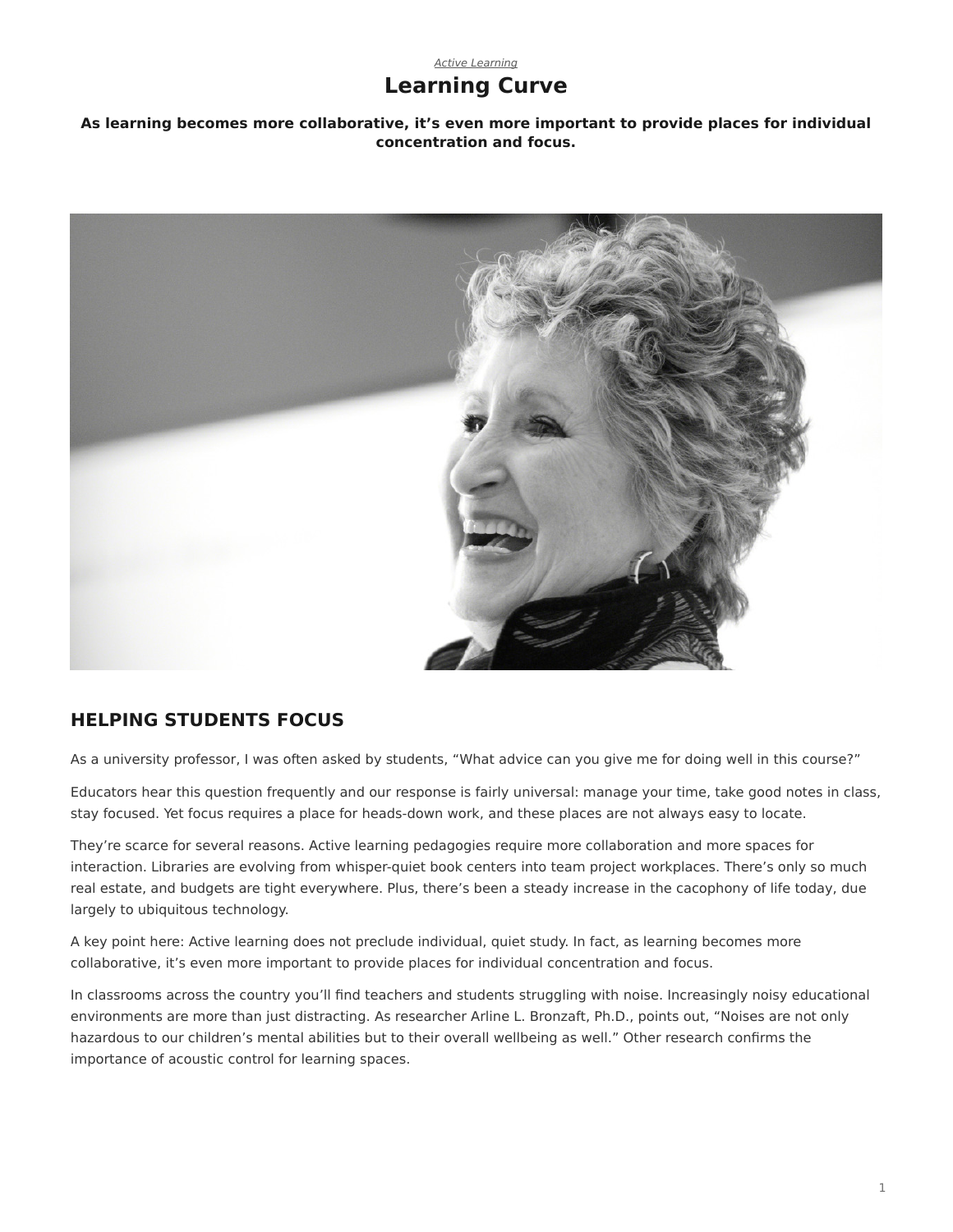Buildings, classrooms and furniture that support focus and concentration should be an important design consideration for education places. Based on our research, here are some design strategies to support individual focus in learning environments:

# **PROVIDE A RANGE OF LEARNING PLACES TO SUPPORT VARIED PEDAGOGIES AND LEARNING STYLES**

Teachers with reconfigurable classrooms can be more creative in their teaching and provide more ways to keep students engaged.

For example, a classroom layout that supports collaboration can easily be reconfigured into a test-taking setup. Mobile tables with removable privacy screens help students shift between their own work, lecture mode, group work, etc. Libraries can include social, collaborative, and focus learning spaces.

## **RECOGNIZE THE NEED FOR OPEN, SHIELDED AND ENCLOSED SPACES**

Open spaces (studios, study halls, etc.) give students little control over the space. Their ability to focus and concentrate depends on density, sound levels, protocols, and other factors. Shielded spaces allow students to work alone but remain connected to other students. They may have their ear buds in, but they're still aware of others.

Shielded space examples include a classroom corner workspace enclosed with low screens, or an alcove or niche inside or just outside the classroom.

Enclosed spaces are areas for quiet reflection, respite and study: private rooms, individual workspaces with privacy screens, and small enclaves. These spaces offer visual and acoustic privacy and help students focus and concentrate.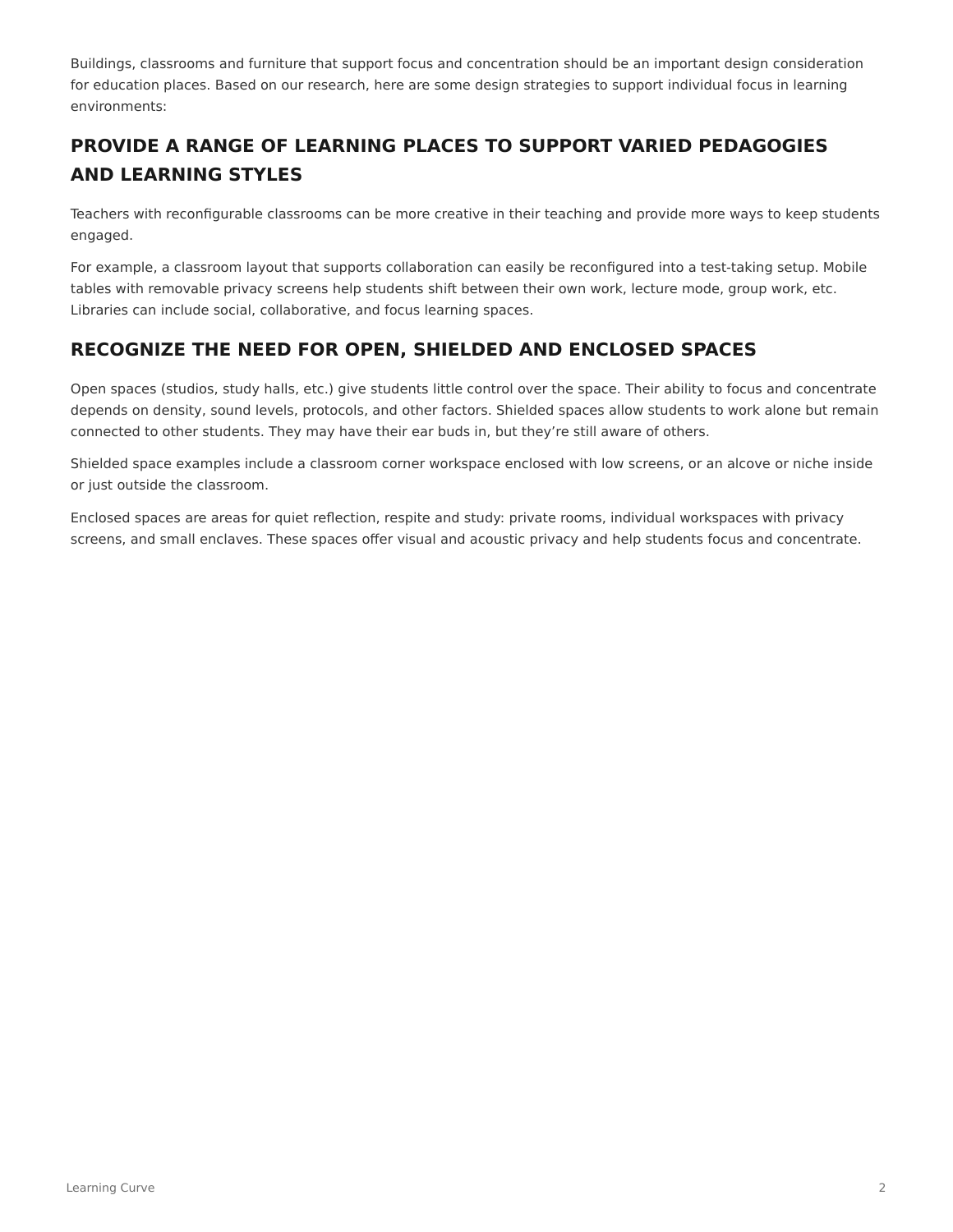

## **SUPPORT A RANGE OF POSTURES**

We've all endured working in traditional study carrels. A fixed desk and hard chair quickly become uncomfortable. Instead, consider settings where students can change postures: sit, stand, lean, etc. Movement and changing postures help students stay energized, focused and more engaged in the learning process.

Instructors can promote quiet, focused study, too. Incorporate heads-down activities into learning plans, and help students understand the pitfalls of multitasking and the benefits of turning off smartphones during focused work.